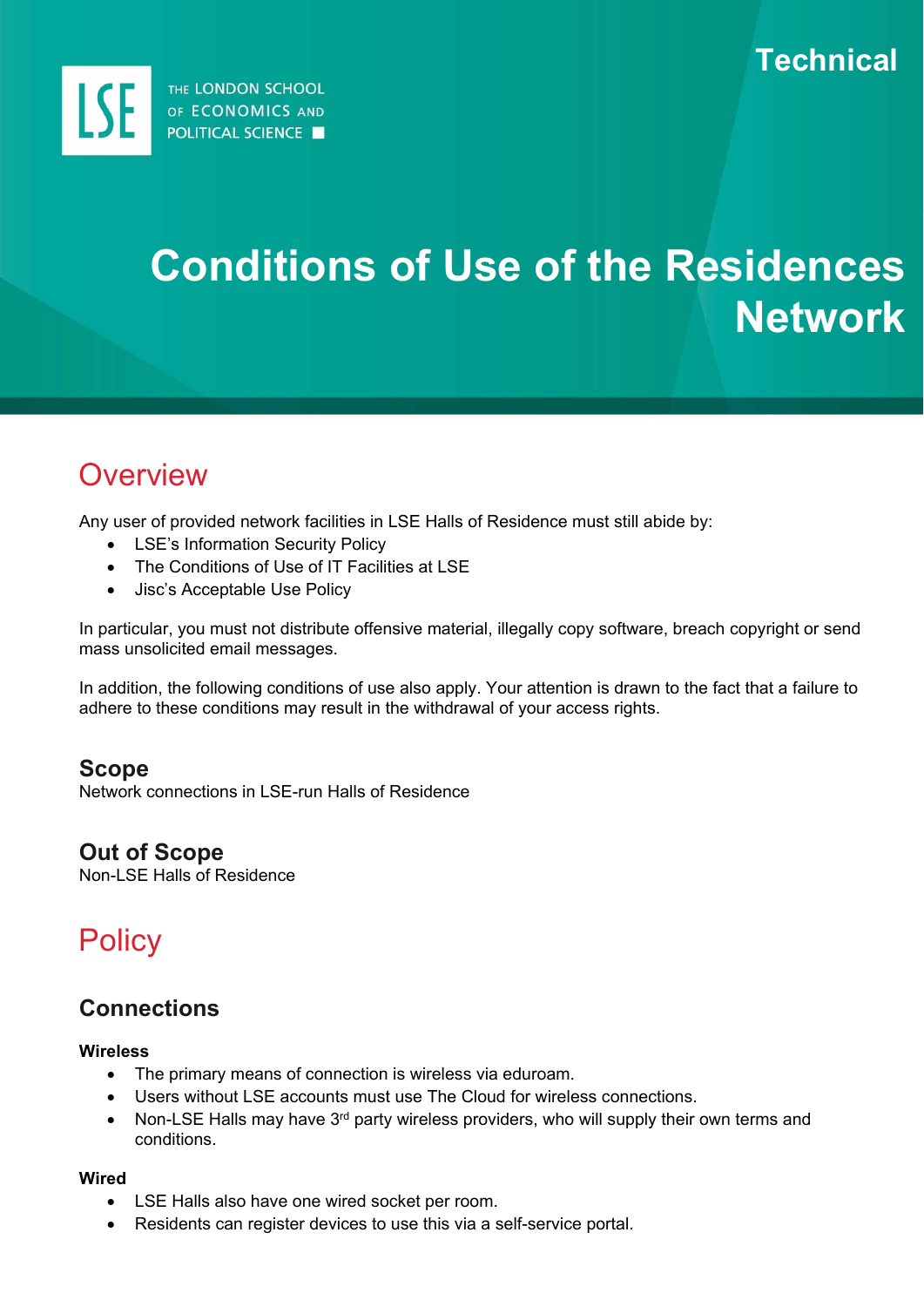- Registration requires an LSE account.
- Wired provision provides a connection out to the Internet.

#### **Use**

- 1. The registrant is responsible for all network traffic to and from the registered network device.
- 2. When using LSE-supplied networks, residents shall not alter any network configuration parameters assigned by or notified to LSE systems for their device unless specifically instructed to do so by a member of DTS.
- 3. The default provision from LSE-supplied networks is Internet access only.

## **Service**

DTS will endeavour to provide a reliable and robust connection to the School network and the Internet, however, this cannot be guaranteed and acceptance of these terms and conditions in no way constitutes a guarantee of uninterrupted service.

## **Security and Monitoring**

In order to detect and prevent potential or exploited network vulnerabilities, DTS may perform regular monitoring, scanning, or probing of devices connected to the network. In using the network connection you are giving your consent to this activity and to the remedial actions described below.

Residents are responsible for the security of their own network devices. Security guidelines are available from LSE's Information Security pages. DTS reserves the right to disconnect a network device if it is deemed to be a threat to security or in breach of policy.

Installation or connection of any type of port scanner or packet sniffing technology to the LSE network for any reason is forbidden.

## **Remedial Action**

DTS may take remedial action as a result of any of the following:

- Regular monitoring of the volume of network traffic and other factors that may have an impact on network performance and reliability indicate that further investigation is necessary.
- Receiving a complaint from an individual or organisation.
- Receiving notification that an account or a device account is compromised, or otherwise poses a security risk to the network and/or other network users.

Action(s) taken as a result of monitoring, scanning or probing could be any one or more of the following:

- Notifying the user of a problem and requesting action to be taken within a stated period of time.
- Further analysis of the source of network traffic to determine the nature of the suspected problem (e.g. high volume of network traffic being caused by file sharing programs and associated copyright infringement).
- Disabling the network connection associated with the equipment.
- Disabling the user's LSE account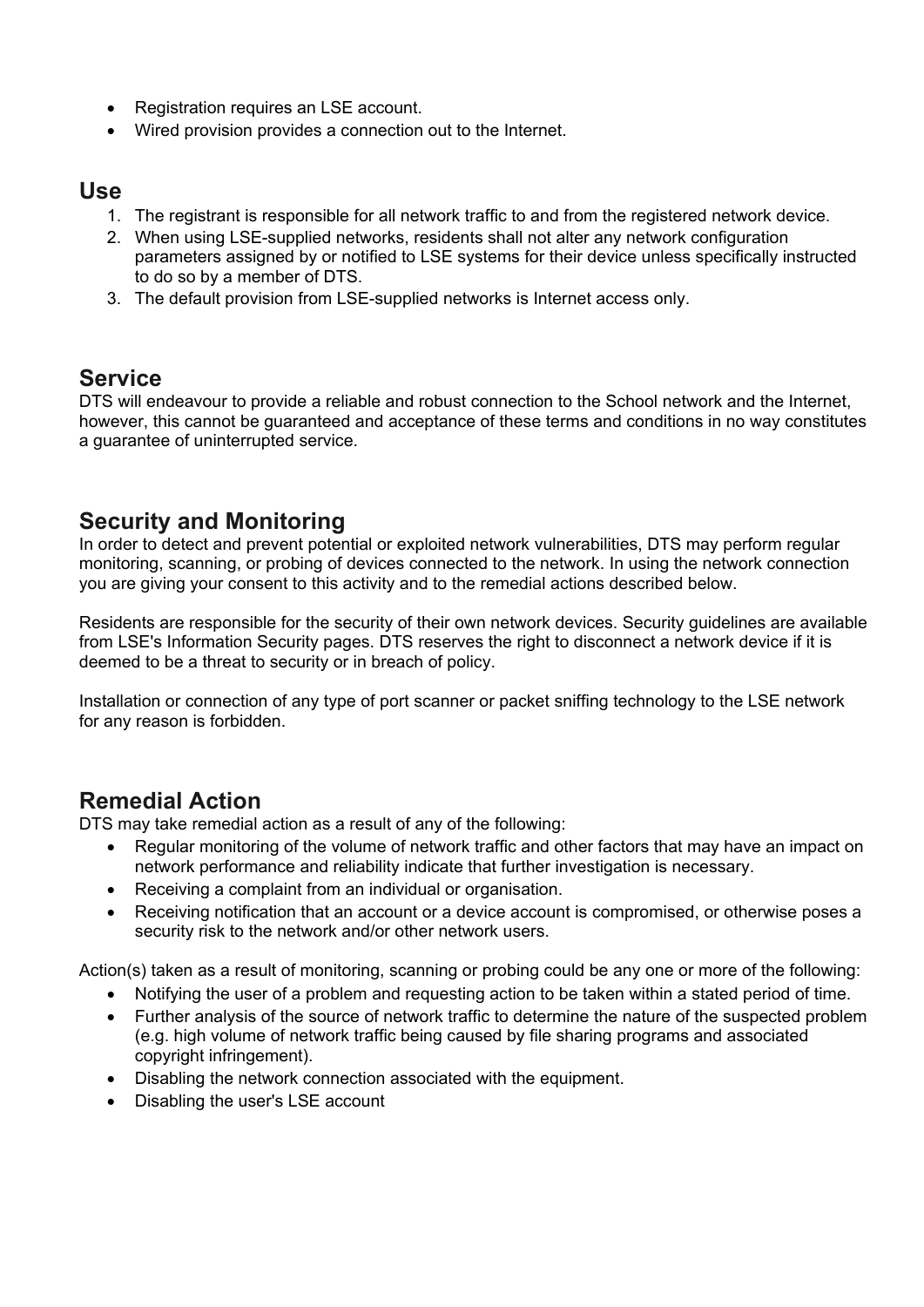#### **Document control**

#### **Version: 2.1**

#### **Distribution list**

| <b>Name</b>                                | Title                                              | <b>Department</b> |
|--------------------------------------------|----------------------------------------------------|-------------------|
| Laura Dawson                               | Director of Data and Technology<br><b>Services</b> | <b>DTS</b>        |
| Information Governance<br>Management Board |                                                    |                   |

#### **External document references**

| <b>Title</b>                              | <b>Version</b> | <b>Date</b> | <b>Author</b>  |
|-------------------------------------------|----------------|-------------|----------------|
| <b>Information Security Policy</b>        | 3.20           | 05/07/19    | Jethro Perkins |
| Conditions of Use of IT Facilities at LSE | 3.4            | 11/11/2019  | Jethro Perkins |
| Jisc Acceptable Use Policy                | 12             | May 2016    | Jeremy Sharp   |
| https://community.jisc.ac.uk/library/ac   |                |             |                |
| ceptable-use-policy)                      |                |             |                |

### **Version History**

| <b>Date</b>                     | <b>Version</b> | <b>Comments</b>                                                                                                                                  |
|---------------------------------|----------------|--------------------------------------------------------------------------------------------------------------------------------------------------|
| unknown<br>06/01/20<br>08/01/20 | 2.1            | Legacy version on website. Predates existing staff<br>Initial attempt at update.<br>Incorporating changes after meeting with the Network Manager |

#### **Contacts**

| <b>Position</b>                                                 | Name | Email                            | <b>Notes</b> |
|-----------------------------------------------------------------|------|----------------------------------|--------------|
| Assistant Director of Cyber   Jethro Perkins<br>Security & Risk |      | $i.a. \text{perkins@}$ lse.ac.uk |              |
| Management                                                      |      |                                  |              |

#### **Communications and Training**

| Will this document be publicised through Internal Communications?                                                                                           | <b>Yes</b> |
|-------------------------------------------------------------------------------------------------------------------------------------------------------------|------------|
| Will training needs arise from this policy                                                                                                                  | Yes        |
| Annual awareness-raising activities from comms – e.g. via newsletters, maildrops, posters. Principles incorporated into  <br>LSE's user awareness training. |            |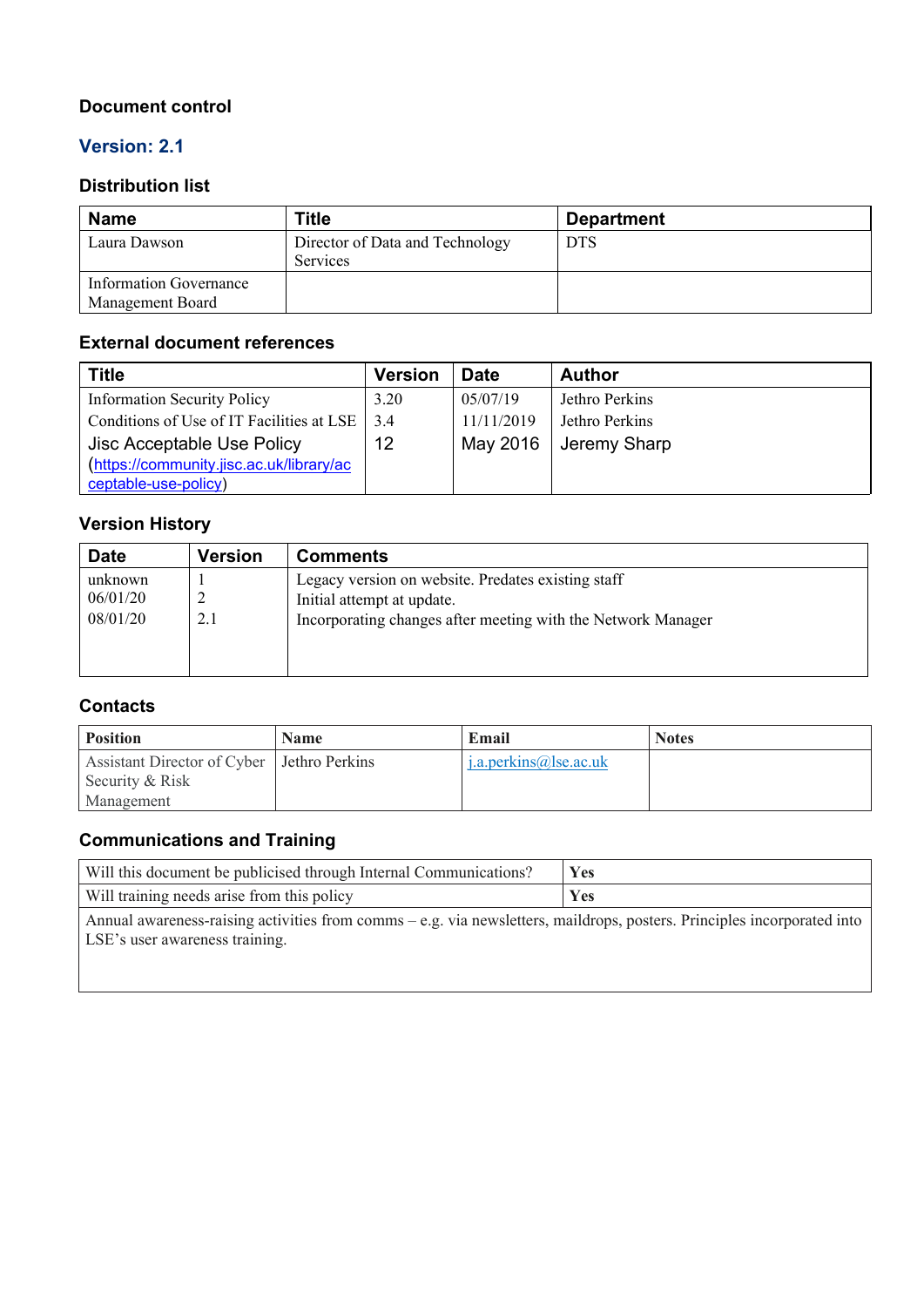## Appendix A: Summary of relevant legislation

## **The Computer Misuse Act 1990**

Defines offences in relation to the misuse of computers as:

- 1. Unauthorised access to computer material.
- 2. Unauthorised access with intent to commit or facilitate commission of further offences.
- 3. Unauthorised modification of computer material.

## **The Freedom of Information Act 2000**

The Freedom of Information Act 2000 (FOIA2000) is a general right of public access to all types of recorded information held by public authorities in order to promote a culture of openness and accountability.

## **Regulation of Investigatory Powers Act 2000**

The Regulation of Investigatory Powers Act 2000 regulates the powers of public bodies to carry out surveillance and investigation. It covers the interception and use of communications data and can be invoked in the cases of national security, and for the purposes of detecting crime, preventing disorder, public safety and protecting public health.

## **Defamation Act 1996**

"Defamation is a false accusation of an offence or a malicious misrepresentation of someone's words or actions. The defamation laws exist to protect a person or an organisation's reputation from harm<sup>1"</sup>

## **Obscene Publications Act 1959 and 1964**

The law makes it an offence to publish, whether for gain or not, any content whose effect will tend to "deprave and corrupt" those likely to read, see or hear the matter contained or embodied in it. This could include images of extreme sexual activity such as bestiality, necrophilia, rape or torture.<sup>2</sup>

## **Protection of Children Act 1978, Criminal Justice Act 1988, Criminal Justice and Immigration Act 2008**

*The* Protection of Children Act 1978 *prevents the exploitation of children by making indecent photographs of them and penalises the distribution and showing of such indecent photographs.*  Organisations must take appropriate steps to prevent such illegal activities by their workers using their digital systems and networks.

The definition of 'photographs' include data stored on a computer disc or by other electronic means which is capable of conversion into an image.

It is an offence for a person to […] distribute or show such indecent photographs; or to possess such indecent photographs, with a view to their being distributed or shown by himself or others.

Section 160 of the Criminal Justice Act 1988 made the simple possession of indecent photographs of children an offence. Making an indecent image of a child is a serious arrestable offence carrying

<sup>1</sup> "Defamation", *Paradigm*, (2008) http://www.paradigm.ac.uk/workbook/legal‐issues/defamation.html [accessed 01/05/15]

<sup>2</sup> "Obscene Publications Act 1959 and 1964", *Internet Watch Foundation*, https://www.iwf.org.uk/hotline/the‐laws/criminally‐obscene‐adult‐ content/obscene‐publications‐act‐1959‐and‐1964 [accessed 01/05/15]